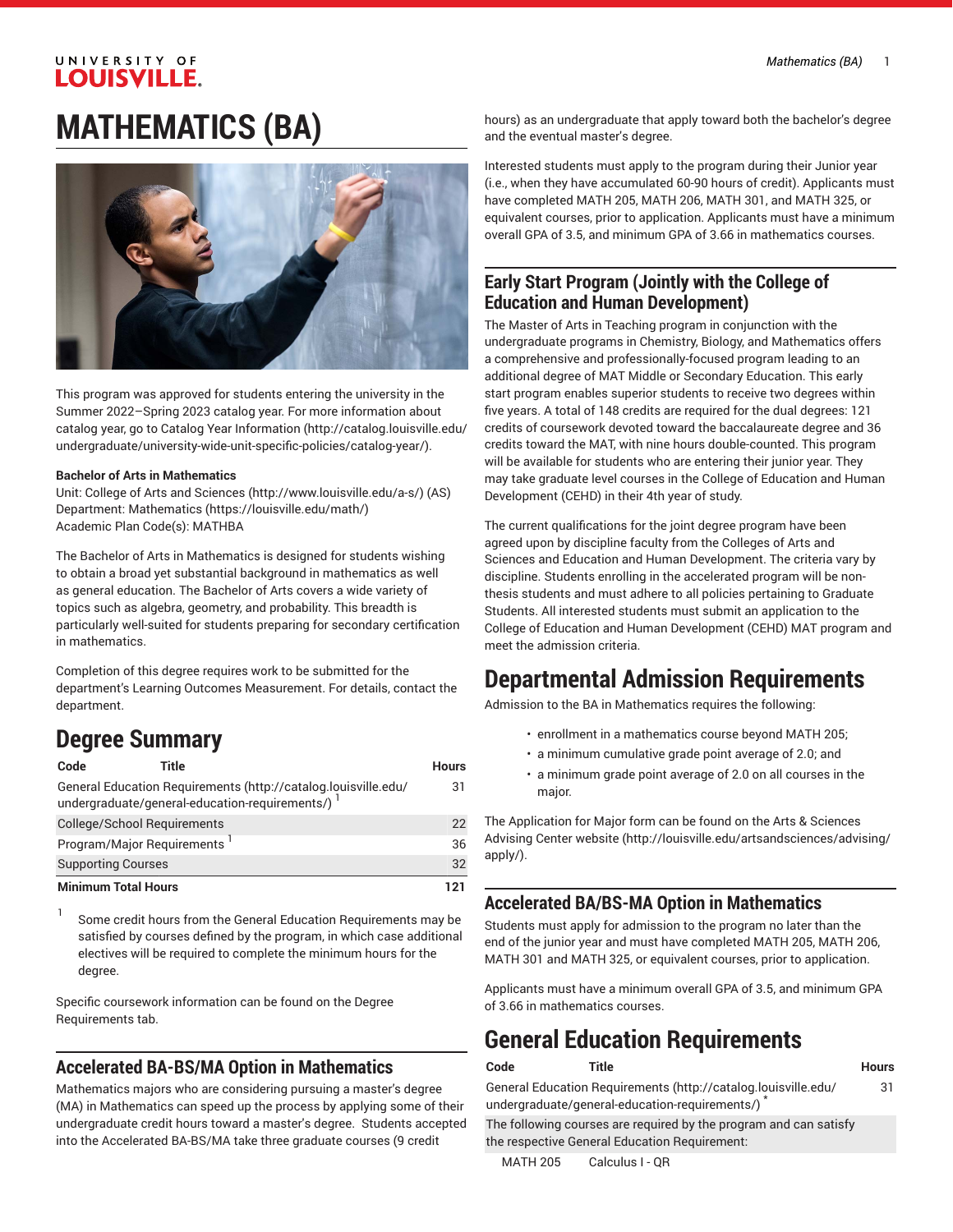#### *Mathematics (BA)* 2

### UNIVERSITY OF LOUISVILLE.

| One of the following:         |                                                                                   |
|-------------------------------|-----------------------------------------------------------------------------------|
| <b>PHYS 299</b><br>& PHYS 295 | Introductory Electricity, Magnetism and Light<br>Introductory Laboratories I - SL |
| <b>CHEM 201</b><br>& CHEM 207 | General Chemistry I - S<br>Introduction to Chemical Analysis I - SL               |
| <b>BIOL 240</b>               | Unity of Life - S                                                                 |

\*All degrees require the completion of the University-wide General Education Program (link provided above). Some General Education requirements may be met in the requirements for the major or supporting coursework, in which case additional electives may be required to complete the minimum hours for the degree.

# **College/School Requirements**

| Code                                                    | Title                                        | <b>Hours</b> |
|---------------------------------------------------------|----------------------------------------------|--------------|
| <b>Arts &amp; Sciences Requirements</b>                 |                                              |              |
| <b>GEN 100</b>                                          | Student Success Center First Year Experience |              |
| or GEN 101                                              | Arts & Sciences First Year Experience        |              |
| Foreign Language                                        |                                              |              |
| Electives in Humanities or Social Sciences <sup>2</sup> |                                              | q            |
| WR-two approved courses at the 300 level or above 3     |                                              |              |
| <b>Minimum Total Hours</b>                              |                                              |              |

# **Program/Major Requirements**

#### **Code Title Hours Mathematics Department**

| <b>Mathematics Department</b> |                                                                |                |
|-------------------------------|----------------------------------------------------------------|----------------|
| <b>MATH 205</b>               | Calculus I - QR <sup>4</sup>                                   | $\overline{4}$ |
| <b>MATH 206</b>               | Calculus II                                                    | 4              |
| <b>MATH 301</b>               | Calculus III                                                   | $\overline{4}$ |
| <b>MATH 311</b>               | Introduction to Higher Math                                    | 3              |
| <b>MATH 325</b>               | Introduction to Linear Algebra                                 | 3              |
| <b>MATH 387</b>               | <b>Discrete Mathematics</b>                                    | 3              |
| <b>MATH 501</b>               | Introduction to Analysis I - CUE                               | 3              |
| <b>MATH 521</b>               | Modern Algebra I - CUE                                         | 3              |
| <b>MATH 550</b>               | <b>Advanced Euclidean Geometry</b>                             | 3              |
| or MATH 551                   | Geometry                                                       |                |
| <b>MATH 561</b>               | Probability                                                    | 3              |
| advisor                       | Mathematics electives chosen in consultation with departmental | 3              |
| <b>Minimum Total Hours</b>    |                                                                | 36             |
| Code                          | <b>Title</b>                                                   | <b>Hours</b>   |
| <b>Supporting Courses</b>     |                                                                |                |
|                               | Select one of the following sequences:                         | $7 - 10$       |
| Sequence One:                 |                                                                |                |
| <b>PHYS 295</b>               | Introductory Laboratories I - SL <sup>4</sup>                  |                |
|                               |                                                                |                |
| <b>PHYS 296</b>               | Introductory Laboratories II - SL                              |                |
| <b>PHYS 298</b>               | Introductory Mechanics, Heat and Sound - S                     |                |
| <b>PHYS 299</b>               | Introductory Electricity, Magnetism and Light <sup>4</sup>     |                |
| Sequence Two:                 |                                                                |                |
| <b>CHEM 201</b>               | General Chemistry I - S <sup>4</sup>                           |                |
| <b>CHEM 202</b>               | General Chemistry II - S                                       |                |
| <b>CHEM 207</b>               | Introduction to Chemical Analysis I - SL                       |                |

| <b>CHEM 209</b>                                       | Introduction to Chemical Analysis III            |  |  |
|-------------------------------------------------------|--------------------------------------------------|--|--|
| Sequence Three:                                       |                                                  |  |  |
| <b>BIOL 240</b>                                       | Unity of Life - S <sup>4</sup>                   |  |  |
| <b>BIOL 241</b>                                       | Experimental Biology I: Molecules and Cells - SL |  |  |
| <b>BIOL 242</b>                                       | Diversity of Life - S                            |  |  |
| <b>BIOL 243</b>                                       | Experimental Biology II: Organismal Biology - SL |  |  |
| Elective in second science discipline                 |                                                  |  |  |
| Electives in Natural Sciences, other than Mathematics |                                                  |  |  |
| <b>Electives</b>                                      |                                                  |  |  |
| Minimum Electives <sup>5</sup><br>14                  |                                                  |  |  |
| <b>Minimum Total Hours</b>                            |                                                  |  |  |

Mathematics courses at the 100 level do not count toward hours in the major.

At least 50 of the total minimum hours required must be at the 300 level or above.

A minimum of 9 hours in courses numbered 311 or higher must be successfully completed in the Department of Mathematics at the University of Louisville.

| Code                                                                 | Title                                                                                                                                                                                                                                                                                                  | Hours |  |
|----------------------------------------------------------------------|--------------------------------------------------------------------------------------------------------------------------------------------------------------------------------------------------------------------------------------------------------------------------------------------------------|-------|--|
| <b>Culminating Undergraduate Experience (Graduation requirement)</b> |                                                                                                                                                                                                                                                                                                        |       |  |
|                                                                      | Requirement fulfilled by completing:                                                                                                                                                                                                                                                                   |       |  |
| <b>MATH 501</b>                                                      | Introduction to Analysis I - CUE                                                                                                                                                                                                                                                                       | 3     |  |
|                                                                      | or MATH 521 Modern Algebra I - CUE                                                                                                                                                                                                                                                                     |       |  |
|                                                                      | Completion of the intermediate level of a single foreign language<br>the contribution of the compact of a contribution of $\alpha$ contribution of the contribution of the compact of the compact of the compact of the compact of the compact of the compact of the compact of the compact of the com |       |  |

In addition to courses counted toward General Education; 6 hours must be at 300 level or above

- <sup>3</sup> May be incorporated into other degree requirements
- 4 Fulfills General Education requirement.
- 5 Students who satisfy General Education Requirements by courses defined by the program will require additional electives to complete the minimum hours for the degree.

# **Flight Plan**

| Course                                                  | Title                                                                                    | <b>Hours</b>   |
|---------------------------------------------------------|------------------------------------------------------------------------------------------|----------------|
| Year 1                                                  |                                                                                          |                |
| Fall                                                    |                                                                                          |                |
| <b>GEN 100</b><br>or GEN 101                            | Student Success Center First Year Experience<br>or Arts & Sciences First Year Experience | 1              |
| <b>ENGL 101</b>                                         | Introduction to College Writing - WC                                                     | 3              |
| <b>MATH 205</b>                                         | Calculus I - OR                                                                          | $\overline{4}$ |
|                                                         | General Education: Cardinal Core Oral Communication - OC                                 | 3              |
| Perspective - SBH                                       | General Education: Cardinal Core Social & Behavioral Sciences Historical                 | 3              |
| <b>General Elective</b>                                 |                                                                                          | 3              |
|                                                         | <b>Hours</b>                                                                             | 17             |
| Spring                                                  |                                                                                          |                |
| <b>ENGL 102</b>                                         | Intermediate College Writing - WC                                                        | 3              |
| General Education: Cardinal Core Arts & Humanities - AH |                                                                                          | 3              |
| <b>MATH 206</b>                                         | Calculus II                                                                              | $\overline{4}$ |
| <b>MATH 311</b>                                         | Introduction to Higher Math                                                              | 3              |
| Foreign Language 1                                      |                                                                                          | $3 - 4$        |
|                                                         | <b>Hours</b>                                                                             | $16 - 17$      |